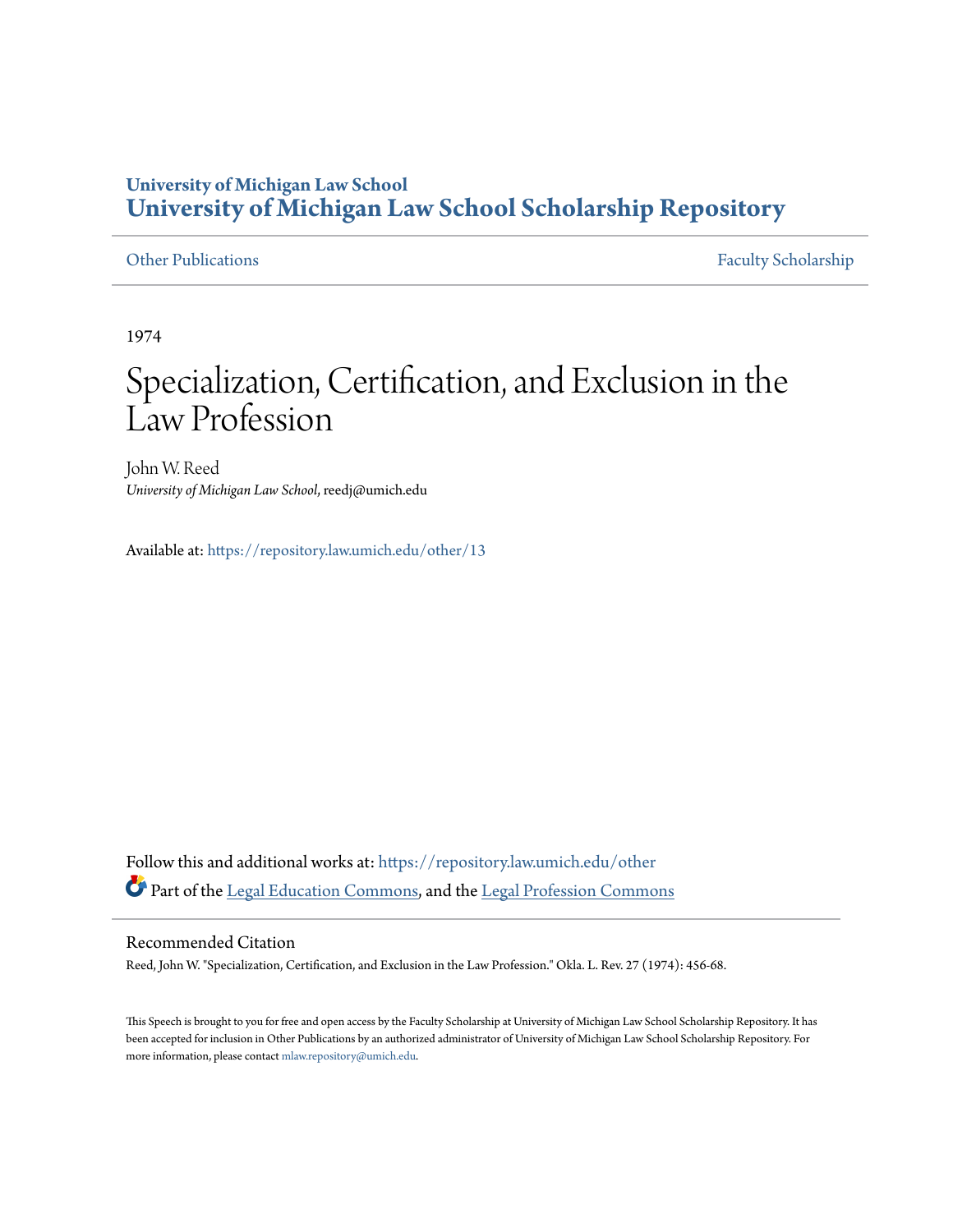### ENRICHMENT SERIES\*

## Specialization, Certification, and Exclusion in the Law Profession

**JoHN** W. **REEDt**

I had a delightful time last evening with the editors of the Law Review at their annual banquet. It was a time of reminiscing for me, and I suggested that my children call that "reminuisancing." But I must say it did make me feel a little old when I realized that the first issue of the *Law Review,* for which I served as faculty advisor and essentially as editor because there was as yet no staff, was issued before the new editors of last evening's session were born. And at that point I felt very much over-the-hill.

I began my teaching at the University of Oklahoma College of Law and had an absolutely delightful time. I entered teaching without knowing whether I really wanted to teach. I had never thought about it. Somebody asked me and I said, "Why not; I'll try it, and if I don't like it, I'll do something else." I had such a great time here in my years in Norman that I never once considered thereafter returning to general practice. It has been a fulfilling life and I am grateful to my colleagues and my students here at this school, including some who are, of course, still on the faculty, such as Elbridge Phelps and Dale Vliet; and Maurice Merrill, of course, was the acting Dean when I came. All of these people are good friends of many years, and I have certainly enjoyed my associations with this place. That period is fresh in my mind despite the fact that it was a quarter of a century ago. I have grown older but I don't feel much different. You know we can only be young once, but we can stay immature forever.

My affection for teaching has not always meant that I have felt successful as a teacher. Law teaching is a funny business, not at all like some other teaching on campuses. The best parable I know to illustrate the life of a law teacher is the late Dean Prosser's delightful story about the Puyal-

\* The *Oklahoma Law Review* is publishing the text of addresses delivered in conjunction with the University of Oklahoma College of Law's Enrichment Program. This article **is** an informal address delivered on April **19, 1974.-Ed.**

t A.B. **1939,** William Jewell College; **LL.B. 1942, Cornell** University; LL.M. 1949; **J.S.D. 1957,** Columbia; Member of American **Bar** Association; Associate Professor, University of Oklahoma, 1946-49; Professor of Law, University of Michigan.--Ed.

456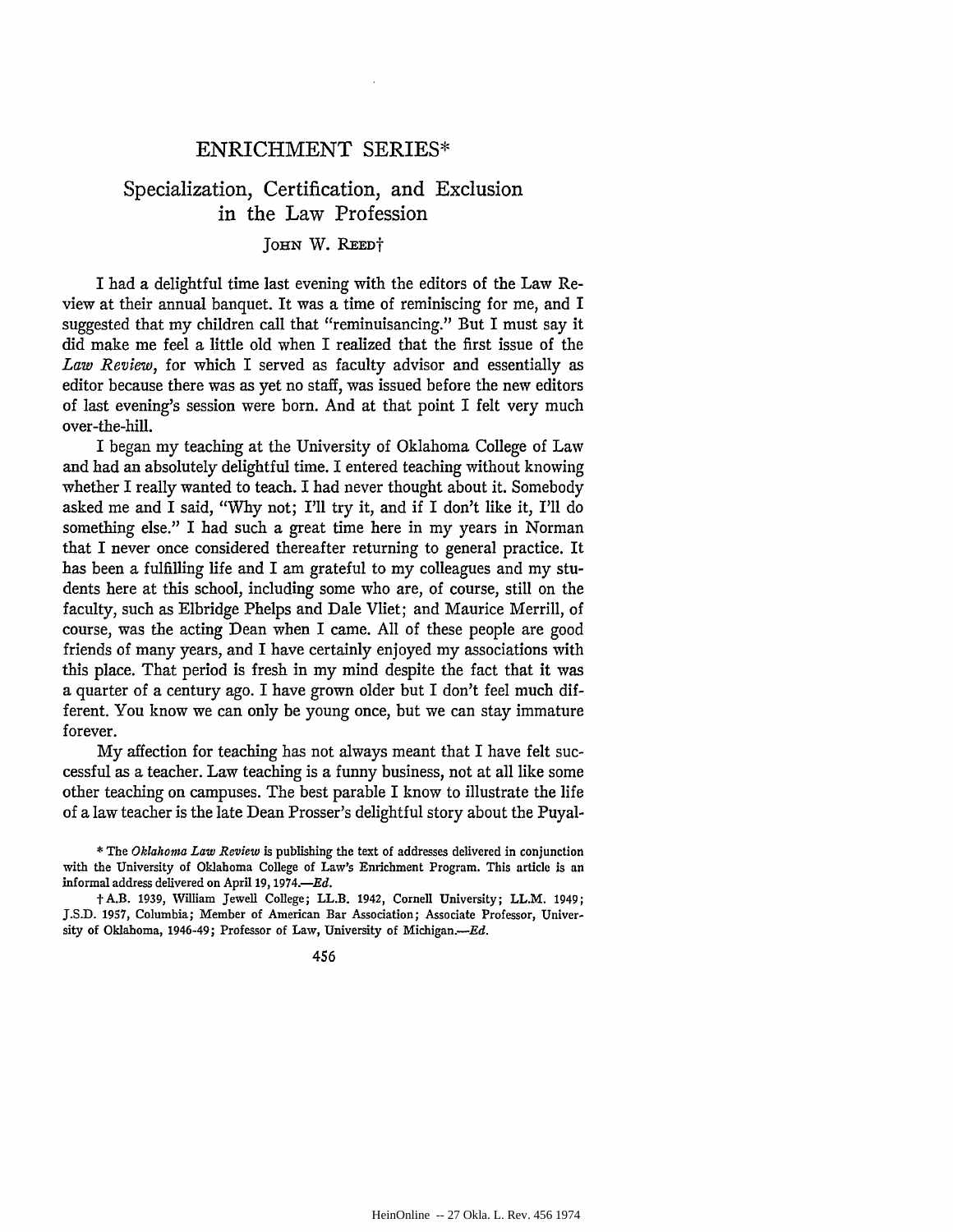lup Indian up in Washington sitting on a high, craggy coast overlooking the foggy Pacific. He is musing to himself about this scene around him, and he says to himself, "Lighthouse no good. Lighthouse, it flashes light, it rings bell, it blows horn, and it raises hell, but the fog comes in just the same." This is the life of a law teacher. We try to dispel the fog but it comes in just the same.

It certainly came in while I was teaching. I remember one of the courses that I taught once, and I taught 14 different courses here in three years. I was not successful in any, so they kept moving me around. About four or five of those were legal method called by one name or another. They kept changing the name; the content stayed the same. Anyway, one of my students in one of the courses that I taught, which was Criminal Law and Procedure, was a fellow who is now practicing, Ferrill Rogers. Ferrill was the political type. He was running Bob Kerr's campaign as the Young Democrats for Kerr, or whatever it was, and so every afternoon when class was over and sometimes before, he would take off for Oklahoma City. He would go out Porter Street. It was a bad road to take because it was crooked and so on. There was a little filling station to pass called Moore, Oklahoma. When I saw yesterday that there were four exits to Moore, I wondered what in the world! There weren't four *people* in Moore when I was teaching. But anyway, he started out of town; it was a hurried trip and it was hard to make so he was in a hurry. About a mile and a half out of town a Norman police car caught up with Ferrill and pulled him over.

The policeman said, "You were going a little fast back there."

Because the city limits were out in the country, Ferrill had speeded up to country speed too soon. Ferrill said, "May I ask you a questionyou are a Norman city policeman, aren't you?"

"Yes," responded the policeman.

Ferrill then asked, "If we're out of the city limits, you don't have any jurisdiction out here, do you?"

Before answering, the policeman said, "Let me ask you a question. Are you a law student?"

Ferrill said, "Yes."

"Well," said the policeman, turning back his lapel, "just for you blankety-blanks, I am also a deputy sheriff!"

I have often thought about Ferrill and that little incident. He had never heard of the "hot pursuit doctrine" and other things like that. There was a lot of fog around the Law School in those days.

Well, I must say that one thing that has been fun about being around a law school is that law in general and law teaching in particular is cer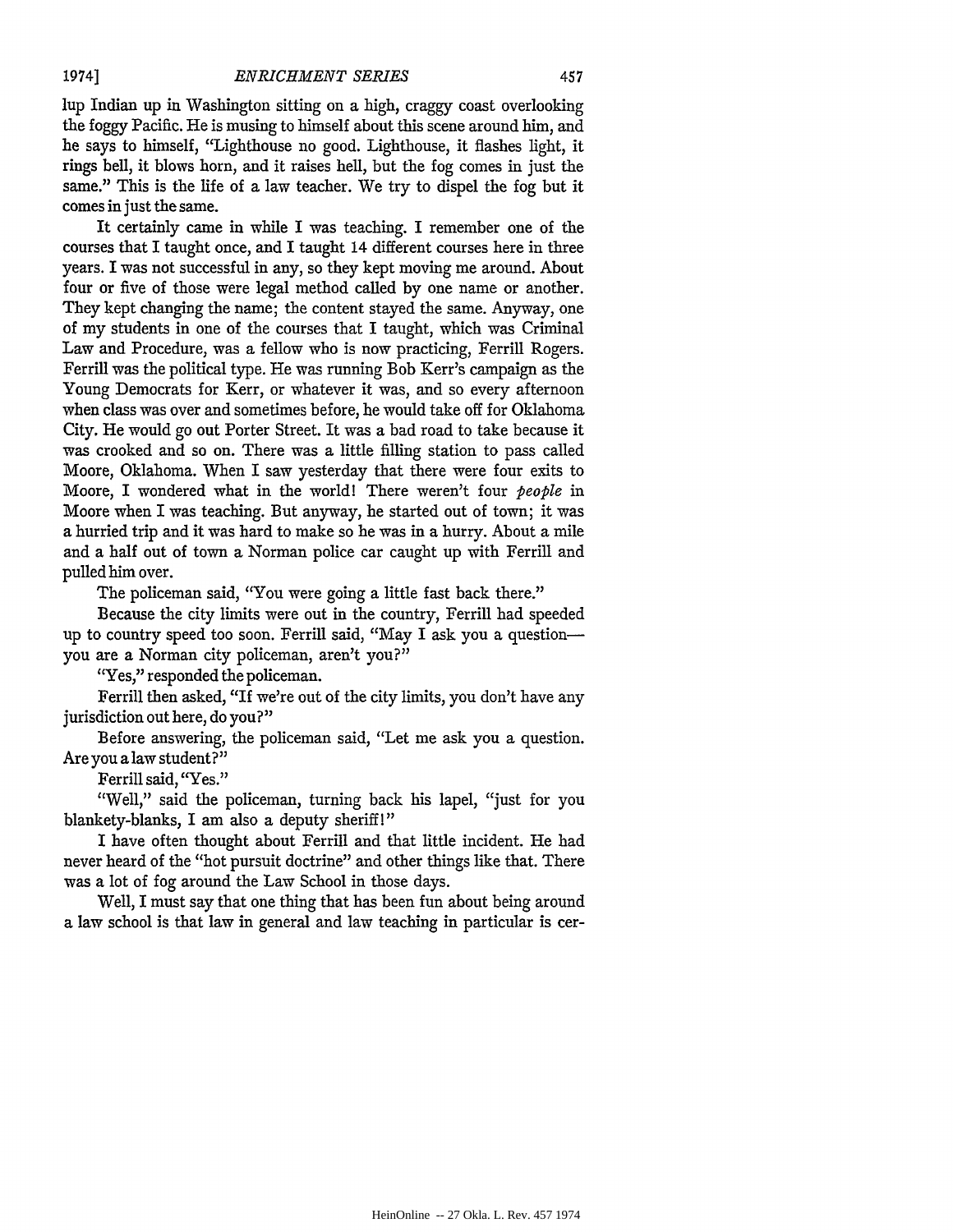tainly a matter of point of view, and my point of view of this experience is that it was a great one. Whether my students shared that point of view or not, I do not know, but that is what law is all about-dealing with people who have different points of view.

If you will allow me one more aside, I saw a little squib about what "point of view" means. This concerns a young woman's diary which she kept on a cruise. The first entry read, "Tonight I met the captain, and he seems interested in me." The next day's entry: "The captain invited me to have dinner with him at his table and has asked me to come to his cabin tomorrow evening." The third day's entry read, "I went to the captain's cabin this evening, and he said if I did not submit to him, he would sink the ship. I saved the passengers and crew." So, point of view does make quite a difference on how we see things.

There are certainly different points of view about my subject matter of specialization, certification, and exclusion. If the simplistic version of my topic, which was listed on the posters as "Is One Bar Exam Enough?" were the only one, anyone who has ever gone through one would utter a fervent "yes." Bar exams are painful and not to be multiplied needlessly. For those who change their practice plans in the early years of their practice, it has long been necessary to take several examinations. By the way, some relief may be on the way because of the multi-state bar examination, which some call the "multi-doubt" bar examination. The multi-state bar examination is now being given in more than 40 states. The state of New Jersey has made an interesting breakthrough that you might like to know about. In New Jersey now, if you have taken the multi-state bar examination anywhere in the country and have scored 140 out of 200 on it, which is not an astronomically high score, you may be admitted to the New Jersey Bar without more than the usual character checks and so on. It appears that this may be the beginning of a national bar exam, and if other states follow this, it will be interesting. One will not have to keep taking bar exams as he goes from state to state. It will never work in California and New York. They are not going to go along with it, I think, but at least this has happened.

Even on the apparently simple question, "Is one bar exam enough?" there is a difference of opinion. Why, say some, should not there be some reexamination and some testing of continuing competence to practice? The question makes all of us shudder. It may well have to be faced that, within your generation at the bar and maybe in mine, there may periodically be some type of reexamination for continuing certification to practice.

Now, the main thrust of our subject in this time together is specialization, which the organized bar has resisted like the plague. There have been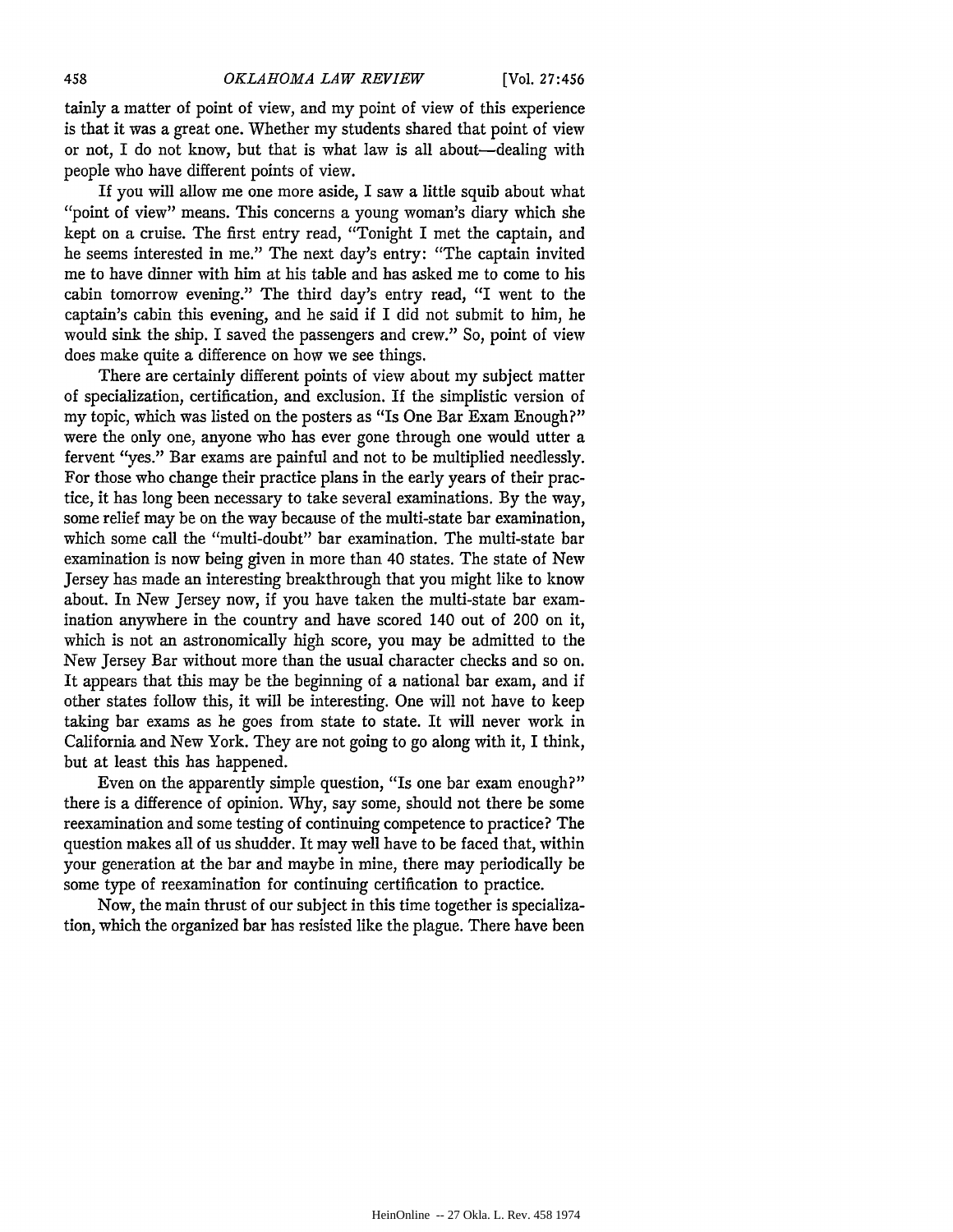*1974]*

repeated proposals in the American Bar Association meetings and elsewhere that there be some kind of specialization recognition. But the lawyers have put it off, rejected it, delayed it, voted it down, tabled it, and committeed it all through the years. The medical profession, of course, has had specialization since about the turn of the century. You know the bad joke about the old doctor who was talking to the young doctor, who was just going into a specialty. The old doctor said, "I hear you are not going to be an ear, nose, and throat doctor like your daddy. You are just going to take the nose?" "Oh no," said the young man, "just the left nostril." And there are more of these bad, but kind of barbed, stories about specialization in the medical profession. Lawyers like to tell the one about the doctor who got his revenge. A waiter in a restaurant suffered severe cramps and he was rushed to the hospital. While in the emergency room he was gasping in pain, and as a doctor went by the waiter grabbed him and said, "Help me! I am dying!" The doctor said, "I am sorry. You are not on my table."

The results of this specialization in medicine are mixed and debatable. There is certainly a high level of expertise and of scientific development, as in heart surgery and organ transplants, and even in reattachment of severed members on occasion. There are big things that have been done and done very well in the medical profession. And, of course, lawyers are not unmindful of this. We are idealists in a way, but we are pragmatists also. We have observed what has happened to doctors' incomes with this kind of specialization. In the ritzy, lake-front Detroit suburb of Grosse Point, the doctors there are heeding the energy crisis. They formed a yacht pool.

However, on the negative side, few doctors seem, anymore, to treat the whole person. I, for one, like to think that in a human being the whole is greater than the sum of the parts, and the medical profession on occasion seems to have lost sight of that fact. The general practitioner is almost extinct. The internal medicine specialist tends to approach that. The psychiatrist, in fact, almost comes closer to being the general practitioner these days than anybody else. But as I say, the bar has not been equally willing to recognize specialization and continues to think that the whole client should be served. Don't let a tax specialist plan an estate to save taxes and in so doing fail to meet the personalized and idiosyncratic needs of the family left behind. We want somebody who thinks of the whole client and deals with all of his problems in their vast interrelationships. The patent lawyer may succeed in getting the patent taken care of, but the corporation may be sickened to death, and he does not recognize it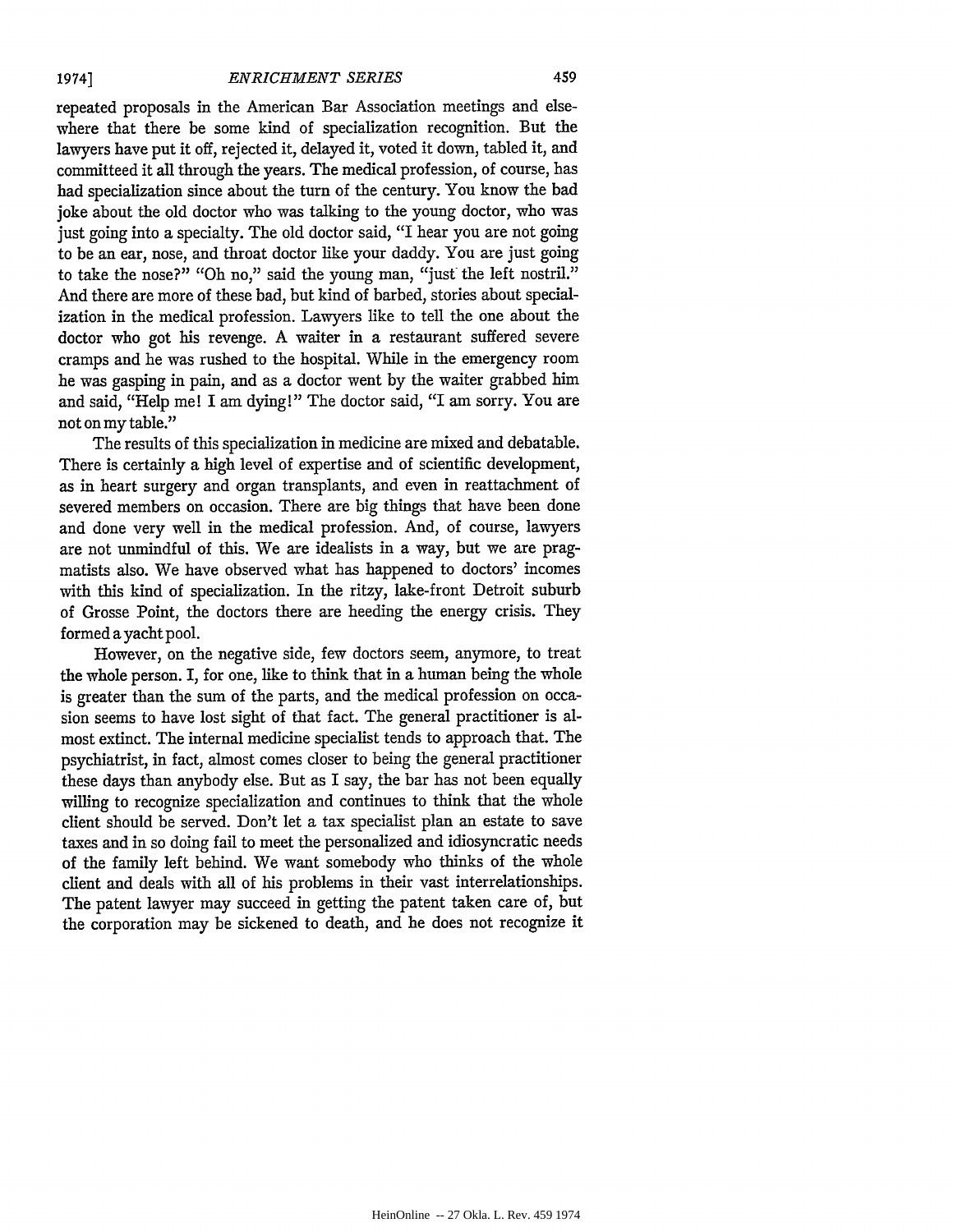because he does not know the other symptoms. People need to be served by somebody who knows the whole client.

But note that I said the bar has not been willing to recognize specialization. The fact is specialization exists in the bar. It exists in fact, and it is not new. When I was invited to join this faculty in the fall of 1946 1 was brought in not because of anything that looked generally good on my record. The fact was this school needed a tax teacher. The tax laws had metamorphosed enormously in World War II to the point where instead of being just a little nuisance attached to one's financial affairs, the tax laws had begun to rearrange the economics of the country. I had been a tax lawyer in Kansas City in a firm where at least 80 per cent of everything I did, maybe 90 per cent, had to do with some version of federal tax question. So I could step into a classroom and help Frank Elkouri, who was in my first class, become a lawyer by teaching him a little about taxes. Of course, those students were a lot older than I was; Frank's a lot older than I am. But that's why I was asked to join the faculty; I was a specialist.

Specialization has long existed at the bar, and the question is not whether it exists but whether we recognize it. There are trial lawyers who do nothing but try cases; they are litigators. They are specialists in the British sense; they are barristers, although they have direct clients rather than getting them through solicitors. They even specialize in types of cases they try at the trial bar. There are lawyers who try anti-trust cases exclusively. There are lawyers who try only air crash cases. Specialization often exists in the large firm where there is a tax specialist, a corporate specialist, a trial lawyer, and a probate lawyer, and so on. But sometimes sole practitioners specialize. There are specialists in probate, workman's compensation, corporations, criminal defense, environmental law, civil rights, and so on down the line.

The point is that we have specialization but no advertising of it. The lawyer is not allowed to hold himself out as a specialist. There are two exceptions only, for historical and accidental reasons, but also for the practical reason that it does not threaten any of the rest of us. Patent and admiralty lawyers may hold themselves out as specialists. But nobody else is allowed to put on his letterhead, "Specializing in suits against pharmaceutical companies," or "Criminal Defense Work," or "Corporate Reorganizations," or "Anti-trust."

This is the difference and, in a superficial sense, the only difference between the legal and the medical professions. There are some fundamental differences, but superficially the difference between the medical and legal professions is that doctors can say, for example, "Practice in Urology." **By** the way, we had a doctor on the University of Colorado faculty who was a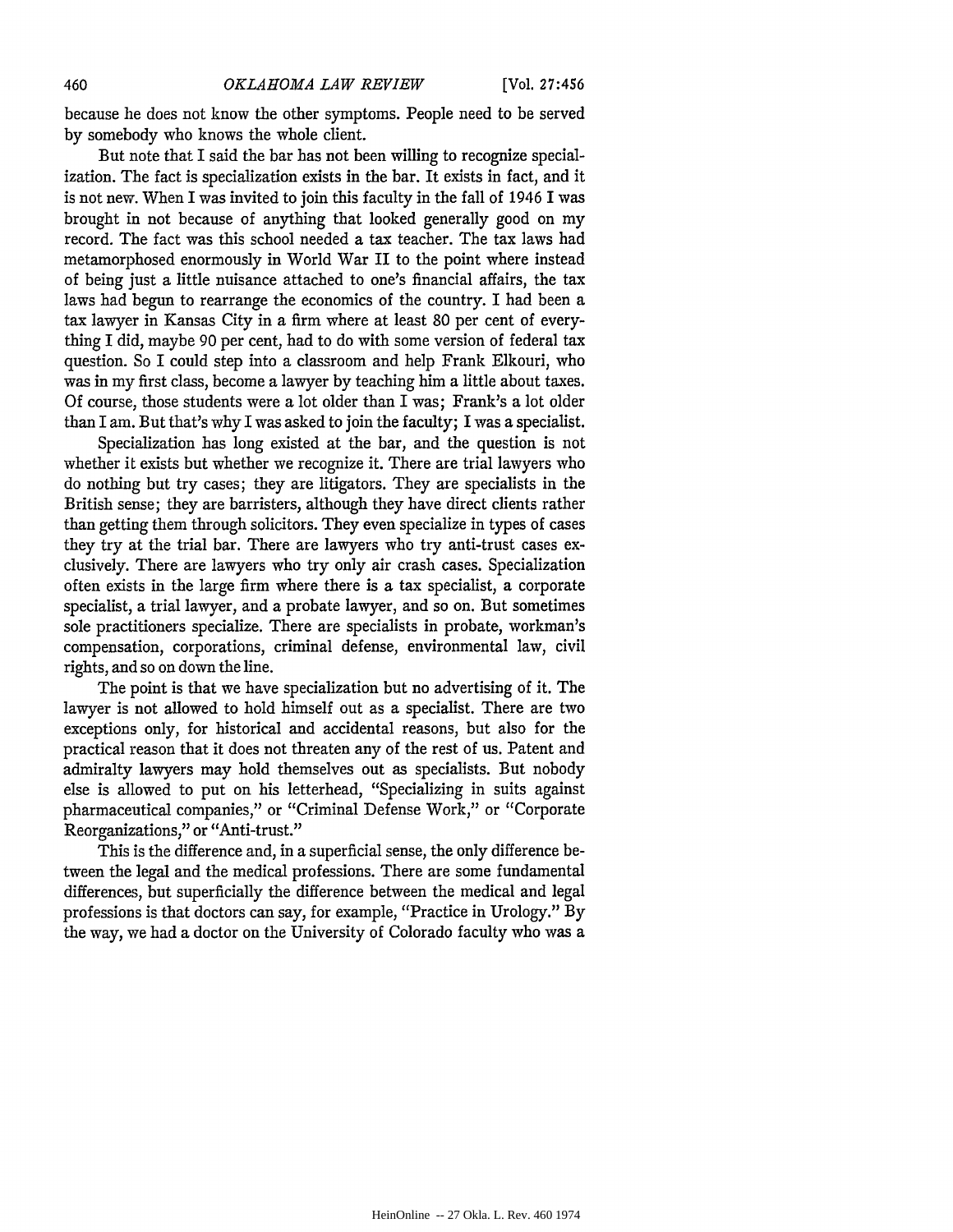urologist by the name of Dr. Philpott. Anyway, the doctors can hold themselves out as specialists on their letterhead. If you look in the yellow pages, they are even cataloged as obstetricians, urologists, psychiatrists, and so on. You can find out their specialty, and they can hold themselves out as specialists. If I've got trouble with my head and I want to see a psychiatrist, I can find out who one is. I don't have to call some doctor and say, "Do you know anything about psychiatry, Doctor?" And, of course, clients do not call you that way and say, "I have a problem; do you know anything about oil and gas law?" They just come to the lawyer.

The problem gets to be not one of whether we have a specialization or of whether people are becoming experts in certain fields, but of whether we can get client and lawyer together in these areas. It is a matter of client referral. Indeed, when you get into big discussions about specialization and the recognition of specialization, one of the quick responses is "Oh, but in our state (or in our community), we have a good lawyer referral service." Nonsense, I say! You can call and say, "I want you to give me a lawyer who can handle domestic relations cases because I want to get a divorce." They may have a list, as some referral services do, of people who are willing to take cases of this sort, but there surely is no certification of specialization. There is no very sophisticated analysis of who is qualified and who is not, and so the referral service just really does not do the job. It is still fundamentally the same problem: for "specialization" read "lawyer-client mating service." What we are really concerned with is getting these people together in these circumstances.

If one is allowed to advertise, then we get to the fundamental problem that the doctors have licked for the moment, but that lawyers have not. I said that, superficially, there is not that much difference between doctors and lawyers. They are specialists and we are specialists. They can advertise, or more appropriately "announce"; we cannot. But there is a more fundamental difference. If a doctor holds himself out as an obstetrician, or an anesthesiologist, or a radiologist, or whatever, he must have gone over some hurdles to get there, not just have graduated from medical school. He must take some kind of specialized training, typically in a residency. Then he must pass certain board examinations, and we say he is "board certified" as an orthopedic surgeon or whatever he happens to be. But the lawyer who says, privately at least, "I am a tax specialist," has not been tested **by** anybody for that fact. That presents a problem because if we are going to tell people, "Go to Lawyer  $X$  because he knows how to handle a water law problem," we need to have some assurance that he really does know water law. That is where the big problem comes.

If we were simply going to examine, that is one thing; but we are not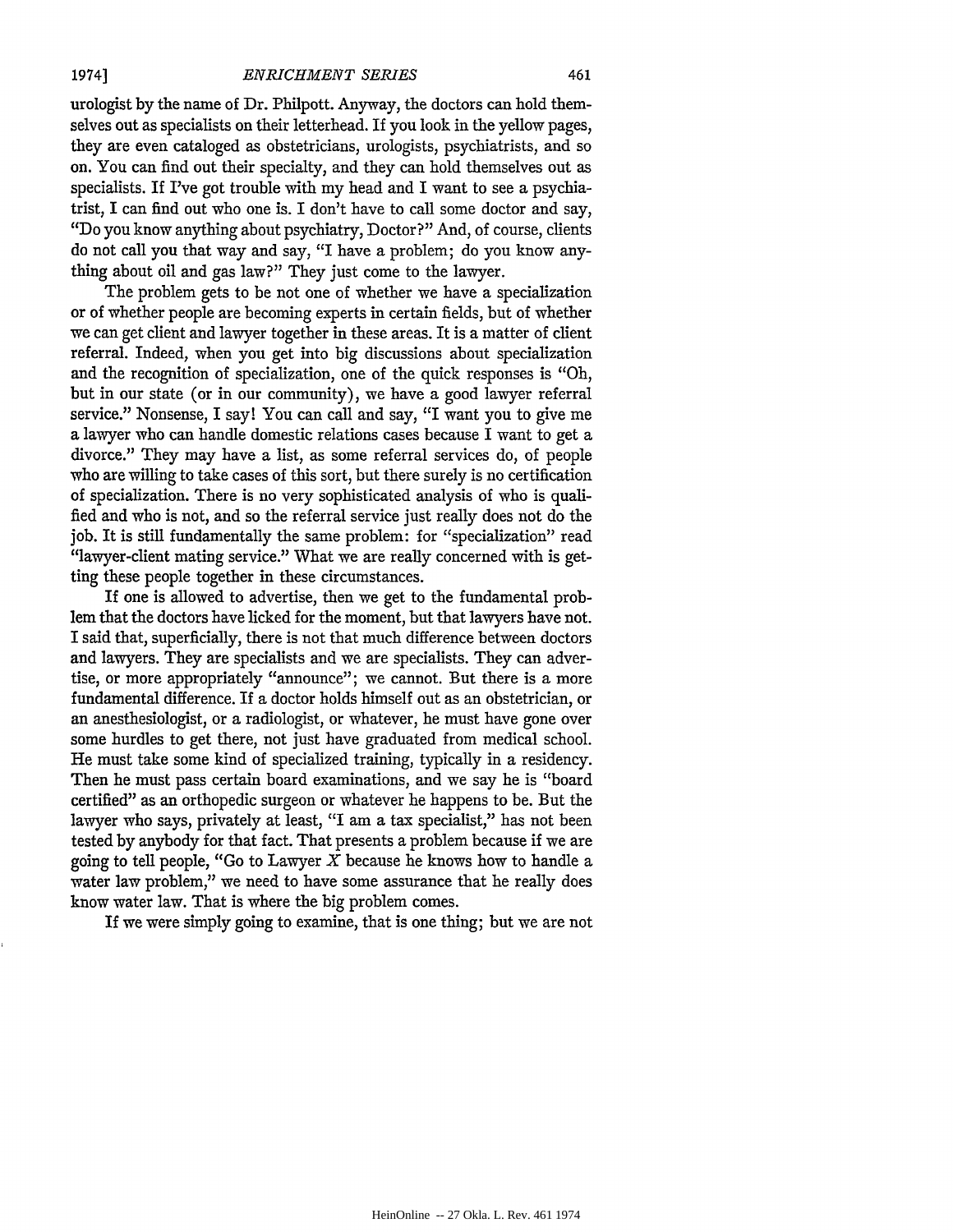at all sure that academic competence, if that is what examinations tend to test, and client effectiveness are identical. There is surely a strong correlation between academic incompetence and client ineffectiveness, but the other way around does not necessarily follow. We are a little troubled about that aspect. Nevertheless, we have decided to try to proceed a little bit. Let me try to describe the way in which we are proceeding.

The American Bar Association, as I said a little while ago, has consistently resisted acknowledging specialization and allowing there to be some kind of "holding out" as a specialist. In the late 1960's, about 1967 or so, a report finally came from a special committee on specialization of the American Bar Association wanting to recommend that there be some experimenting with specialization. The Bar rejected any kind of experimentation of this sort. The committee came back a year or so later in another report with the majority of the committee saying, "Let's not try it," and a minority saying, "We ought to try it nationwide." The compromise reached out of all this was to invite from the states a few pilot programs, hoping that they would be heterogeneous. The hope was that the programs would be different enough so that state *A* would have one type of program, and state *B* another type of program, and still another type in state *C,* and the results could be monitored to see how the different programs functioned-and *that* the American Bar Association adopted.

The states were invited to propose pilot programs which the ABA would then approve and encourage. A state does not have to have ABA approval; however, it was asked that the program be approved, the theory being that the ABA wanted to be sure and have a kind of controlled experiment. In practice, it is not working that way. Everybody is rushing to have pilot programs.

The first one to come in under this recommendation was California. California is now operating a pilot program of specialization in three limited areas. There are 38,000 California lawyers. In the experimental program that has been instituted there are three areas in which specialization is allowed-criminal law, workman's compensation, and taxation. To date, they have certified 391 lawyers in criminal law, 311 in workman's compensation, and 480 in taxation, out of the total 38,000. Not very many yet are indicating that they want to be specialists.

In the California plan, one who wants to hold himself out as a specialist can put it on his letterhead and can announce himself as a specialist, as I understand it, in the yellow pages—the great client source book. He must have had certain kinds of experience in the area, five years of practice with heavy emphasis in the field, and certain particular experience in the field. For example, a lawyer desiring to specialize in criminal law must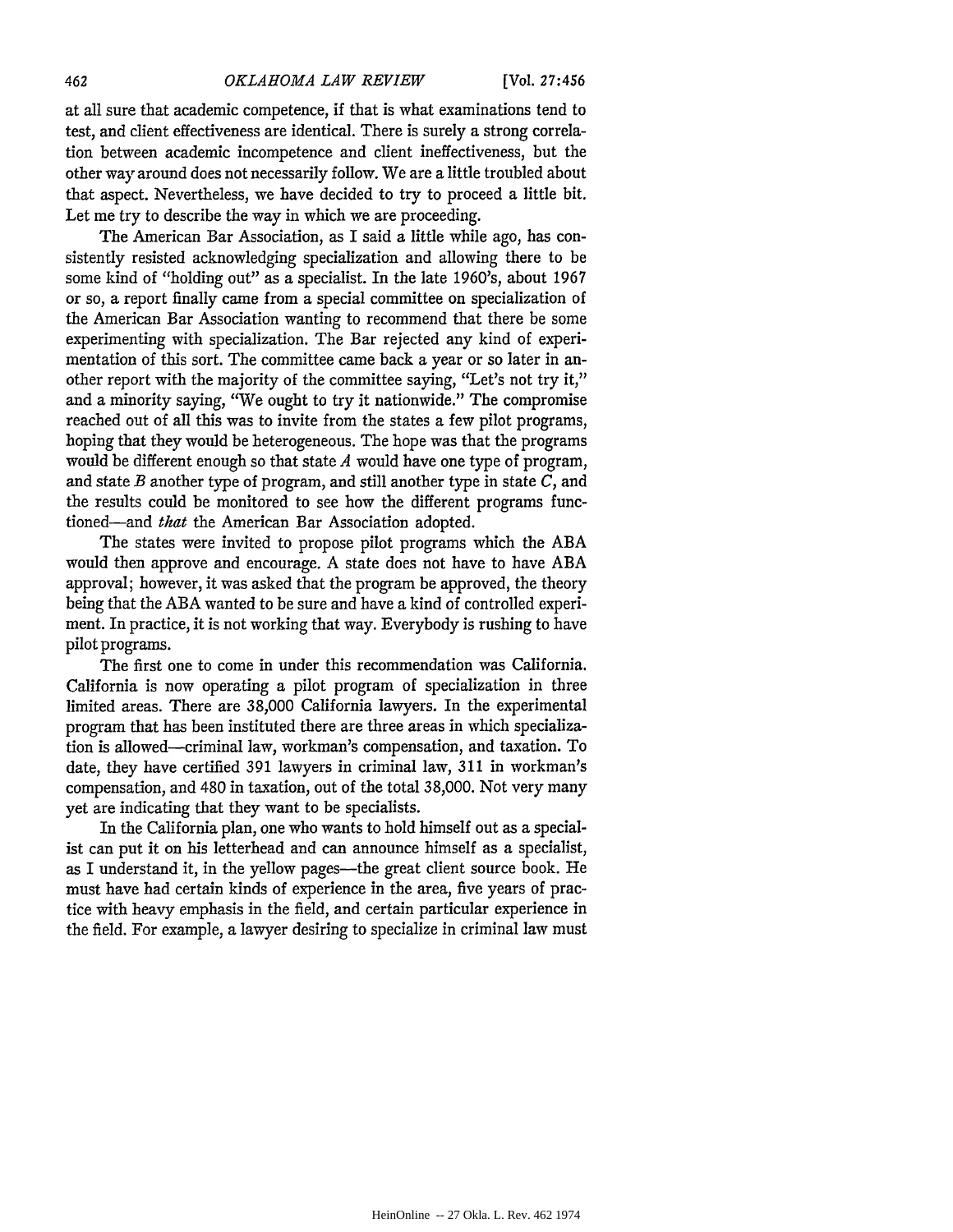have participated as a criminal lawyer in 20 jury trials in the California state courts, **10** of which must have been felony jury trials. He must also show that he has submitted at least three appellate briefs in a higher court dealing with criminal law matters. These are quantitative measures of activity in the field. There are, however, "grandfather clause" entrances without examination. If one has not had that kind of experience he may come in as a specialist by taking an examination. As he finally winds up his credentials, he must show that he has had three of the seven alternative educational requirements. In the workman's compensation field, some of the alternative educational requirements include active participation in a recognized professional society or committee devoted to workman's compensation law, instructor in a course in workman's compensation law, completion of a course of not less than 20 hours in workman's compensation law, or participation as a panelist or speaker in at least five symposia or programs devoted to workman's compensation matters, or attendance at CLE or other lectures or programs in workman's compensation of not less than **30** hours, and authorship of books or articles published in professional journals. These are examples of the quantitative tests required. There is also a short examination that a board prepares. If a person meets these qualifications, he can then hold himself out as a workman's compensation specialist.

A second experiment that has come into being, to the great dismay of the American Bar Association, is that of the state of New Mexico. New Mexico has simply said that an attorney may hold himself out as a specialist. They are only trying to help clients find lawyers who think they have competence in a particular area of law. They are not going to certify that they do, only that they think they have the qualifications. They may list themselves in the yellow pages either as, (1) limiting their practice to this field- $X$ , and there are some 35 or 40 fields, or (2) that they primarily limit their practice to that field, or (3) that they specialize in the area. However, to have a specialty, the test is that he must have devoted at least **60** per cent of his time to that area so that he cannot have more than one specialty. Then the bar association puts in the yellow pages, right over this, a disclaimer which says that nobody has certified that these people know what they are talking about, but if you want one that thinks he knows about this area, call one of these guys. That is my paraphrase, but that is about what it says.

New Mexico has less than 5 per cent as many lawyers as California. New Mexico has only **1,700** members of the bar, whereas California has **38,000.** I cannot imagine anybody specializing in New Mexico, except maybe in Albuquerque. I would think that you would have to be a general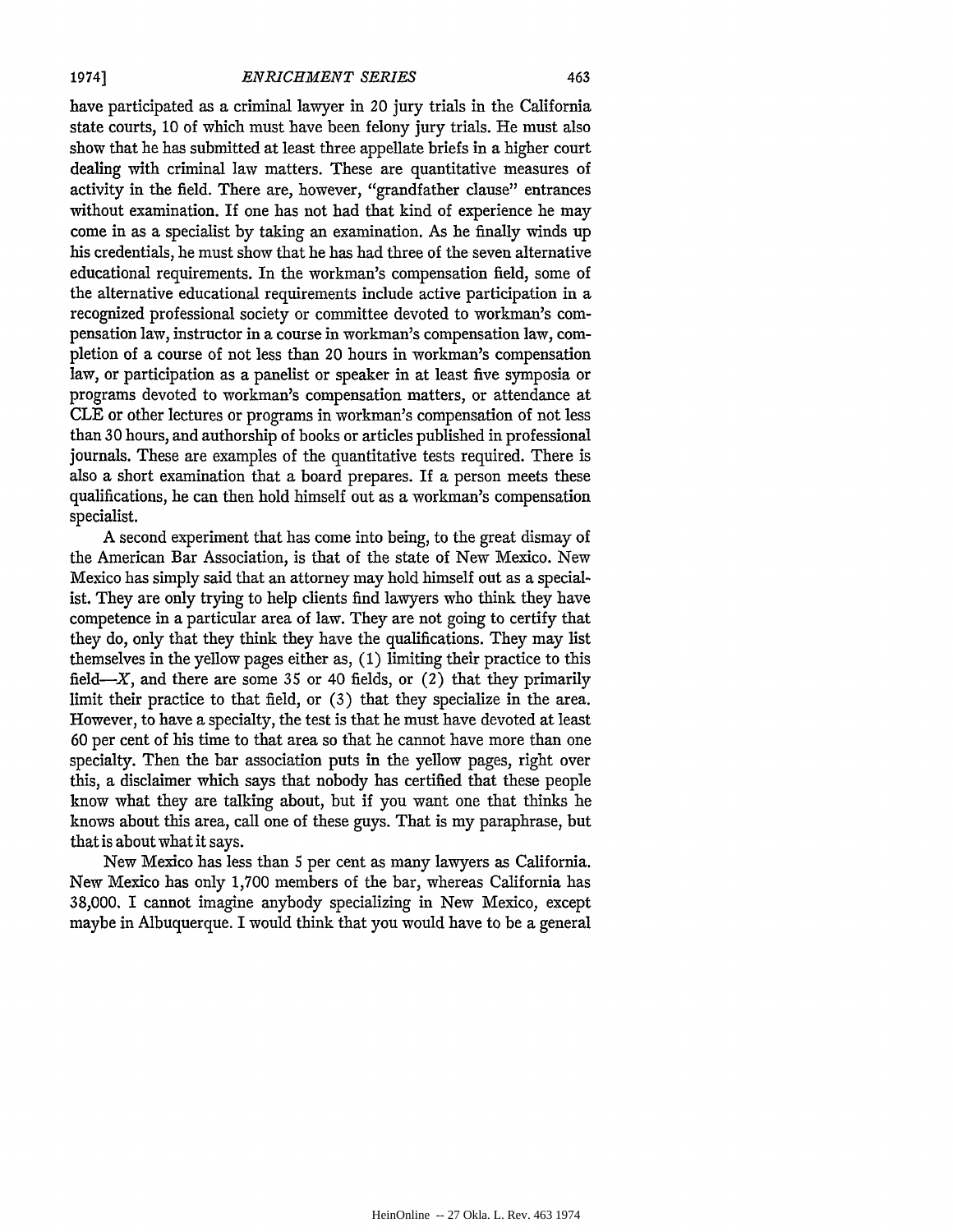practitioner in almost every other town I was ever in, in New Mexico. However, in Artesia, one might be a water lawyer by definition. As one can see, there is quite a difference between the New Mexico and California programs. In New Mexico, there are no criteria, no testing, no monitoring, except that a person is required to certify that he spends a lot of time in the area. He may say then, "I want to deal with domestic relations matters." Their theory is that if you want a divorce, you are better off calling somebody who says, "I think I know something about the area, come to me," rather than just calling a person at random.

So the experimenting goes on. Plans are already being formulated in Colorado, Florida, New Jersey, Texas, Washington, and Wisconsin, and every state has a committee talking about it. You have one here in Oklahoma, I understand. We have one in Michigan, and at one point they proposed a plan but withdrew it.

Now please note that I have not said anything in any of these instances, other than that one self-imposed limitation in New Mexico, about the possibility of having practice limited to the area of the specialty. This scares most lawyers. There are two kinds of limitations. One is, if I do nothing but tax work, you bring me a divorce matter and I won't take it. You bring me a corporate matter and I won't take it. I will only take divorce matters, or tax matters, or whatever it is I take, and I can't take anything else, not *won't* but *can't.* That would be one kind of exclusion. Nobody seems to be proposing that very seriously and for fairly good and obvious reasons. The other kind of exclusivity is the possibility that, if I am not a specialist, I may not be allowed to work in that area. For example, if I am not a tax specialist, I won't be allowed to take tax matters. This type of exclusivity does not intrigue very many people either, for obvious reasons. It obviously intrigues the Chief Justice, however.

Chief Justice Burger has proposed that there be an exclusive kind of licensing of trial lawyers. He proposes that one not be allowed to appear in court until he is certified as a competent trial specialist. This was his proposal in his famous Fordham speech and has been much quoted and much debated. He says that the quality of advocacy in the courts, from trials on up, that he knows anything about-either by hearsay or by direct observation-is abysmal. He describes the quality as that of Piper Cub pilots trying to fly 747's. They have cases that they do not understand, and they are just at a loss. He says we have to do something about it. The public is entitled to have competent representation, and it is not getting it the way we are approaching things now. The quality is poor, so we must have some kind of gate through which a person has to pass before he is allowed to appear in court as a trial lawyer. Now that is exclusive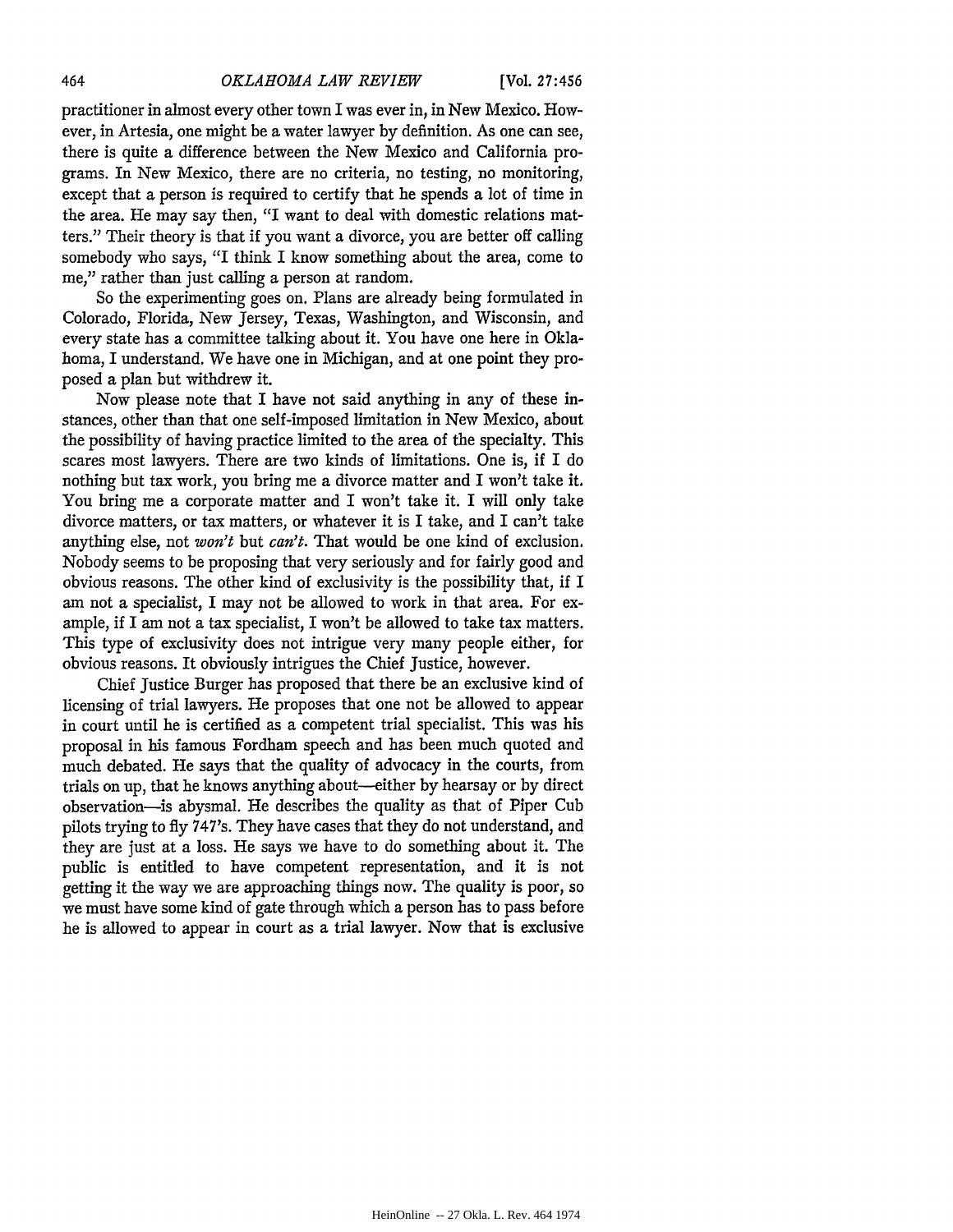licensing; one must be licensed in order to practice in that area. Not even the medical profession has gone that far. The ordinary country doctor, if he does not care about his malpractice suit, can do a brain operation. He won't, just as a lawyer who has never dealt with an anti-trust case would consider it ridiculous to take a big anti-trust case and run with it without associating himself with somebody else or even getting out of it entirely. But the fact remains that the doctors do not consider exclusivity in their listings. Whereas the Chief Justice's comment, which has everybody uptight, is that there be an exclusivity like the British barrister system.

Senator Ervin, who speaks about many things these days, has spoken of the Chief Justice's comment adversely or critically, saying, and I am not sure you will agree with him, that the public has the right to choose a lawyer who is not a trial specialist, that it is its own choice. That bothers me; one can carry that too far. But he then goes on to say that the freedom of an individual to choose should be preserved even in the courts. It is a dangerous precedent to give too much efficiency to the court. It is an interesting point—that courts are not intended to be too efficient but rather are intended to give justice. Well, that bothers me, too, but I would say that it is important that the courts give the appearance of justice as well as giving justice. So sometimes, taking a little more time and being a little less efficient is important to the appearance of justice.

You are able to see the progression from specialization which exists in fact in the legal profession, to the holding out of oneself as a specialist, which in its simplest terms is the New Mexico plan. Then progressing from there to some kind of screening process, which requires that if one is going to be a specialist or hold himself out as a specialist, he ought to be tested and ought to have some credentials. That is the California plan, which requires a hurdle of experience, exposure, and presumably some technical knowledge which may be tested on an examination of some sort. And finally, there is the Chief Justice's possibility. This is not an inevitable progression, but it is kind of a spectrum that one passes along. The Chief Justice's suggestion is that, in at least a trial practice specialty, and one could perhaps carry it to others, one should not even be allowed to handle a matter if he is not certified as competent in that area, as opposed to being certified generally as a lawyer as the bar exam traditionally has done.

I think that the thing that bothers lawyers more than people in other professions is that every lawyer thinks he is competent to handle almost any kind of problem. I know that trial lawyers think that. They think if you give them a medical problem, they can become doctors for a day. They think they can learn as much about the problem and rattle off the medical terms, as if they were doctors. You give them a problem dealing with an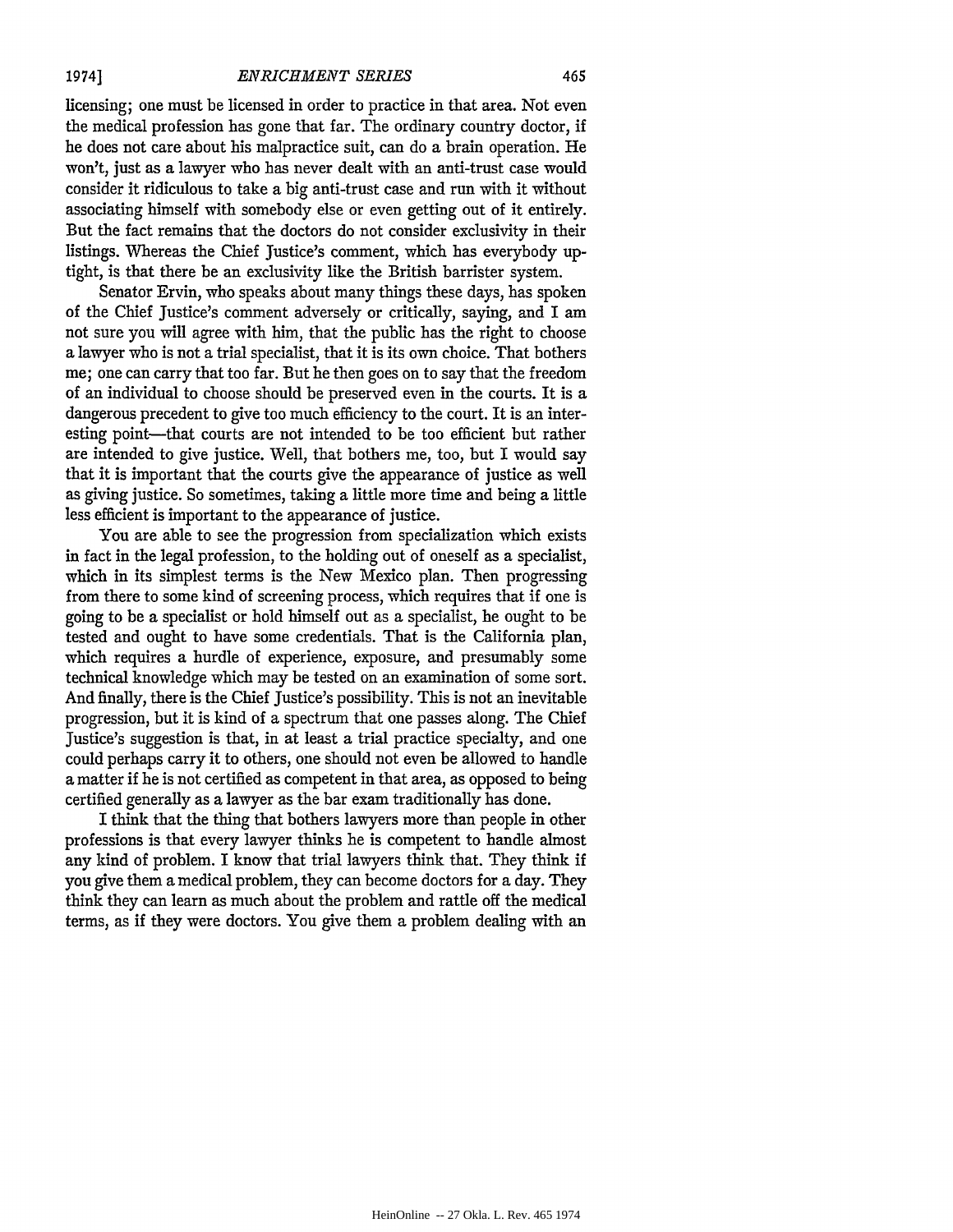automobile wreck and they will become automobile engineers for a time. They think that they can grab anybody's business, learn it, and deal with the legal problems that are incident to it. Most lawyers do not like to think that they could not move into some other area if the case called for it and, therefore, there is a kind of built-in psychological resistance to anything that tends to be the exclusive sort of requirement that the Chief Justice is suggesting.

Finally, after all of this debate about whether you will have just a general license to practice or a certification to be a specialist in a particular field, once you have gotten to the point of agreeing that the individual is qualified, the next question is, should there be any requirement that he continue to be qualified? Should he be required to take steps to keep himself up-to-date other than to just plow along with more cases or more client matters of the same sort? The theory, of course, is that the good lawyer who learns good habits in a good law school will keep himself up-to-date. He will do so because new problems drive him to new research and new readings. He may do this on his own, and unfortunately, all too many lawyers try to do it on their own. He may do it with the assistance of continuing legal education agencies that provide up-dating and skills sharpening courses of one sort or another. However, nobody makes him do it, and he is not really tested other than by client success and failure. If he prospers or if he does not prosper, it may tell us something, but frequently not much, about the quality of the lawyer. And so the question is, should there be reexamination from time to time? Or to put it another way, "Is One Bar Examination or Certification Examination Enough?"

The medical profession is flirting with this. They have not required board recertification, but the state of Oregon has an interesting little plan going at the moment. Oregon doctors are not only members of a statelicensed profession, but also, I think, virtually all are members of the Oregon Medical Society. This is similar to the concept of an integrated bar, which Michigan and Oklahoma both have, where one must be a member of the bar association in order to practice law. In Oregon, they have imposed on members of the medical profession an obligation to pursue continuing medical education in quantitative terms. A doctor must keep up on penalty of losing his right to practice in effect. Although it is not done by de-licensing, it is done by disassociation from the medical society. I think they can technically still practice, but they may encounter all kinds of difficult problems. You must certify annually that you have attended **30** hours of continuing medical education programs. You must certify that you have read so many articles and the other various things that they are required to do. The Oregon Medical Society has recently dropped 11 doc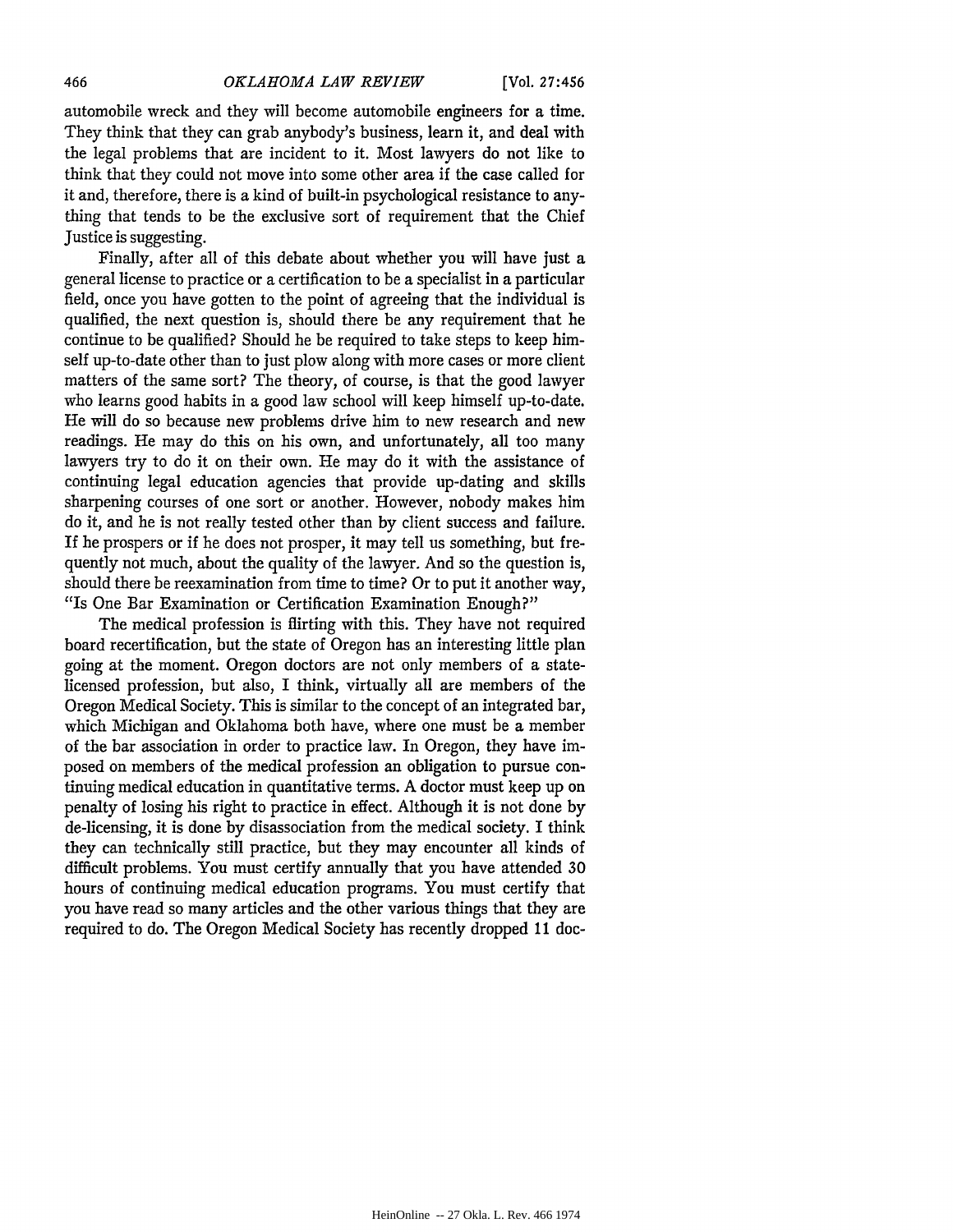1974]

tors for not keeping up. Now, that sent a shock wave around the country. It is a shame that we have to resort to that kind of pressure to make people keep up in their profession, but I do believe it is coming. Again, I say, it may not be in my generation at the bar, but probably in yours, that there is going to be some kind of scrutiny of a lawyer's credentials from time to time, and I guess I think the public has a right to do so.

In the state of Michigan not long ago, there was a flap about professional responsibilities. Some lawyers had absconded with funds, and an ambulance chasing ring in Detroit was exposed by one of the newspapers. Things did not look so very good. We pay \$100 in annual dues for bar membership, and over \$50.00 of it goes to our disciplinary procedures. We have a full task force of FBI-type agents who are really working on this kind of thing. I think the public is fairly well served with this sort of activity, but there was a lot of talk in the newspapers and in the halls of the legislature that maybe lawyers just ought to be licensed like pharmacists, barbers, and cosmeticians who are licensed by groups not made up of just their profession. There was discussion that we ought to have people admitted to the bar and licensed to continue as members of the bar by people who will have the public interest at heart and not just by the supreme court or whoever has the licensing authority in a particular state. Well, a lot of talk like that gets around and pretty soon you are going to have more and more pressure for there to be some measures available to assure the public that the profession in question, in this case the bar, is maintaining high standards of professional responsibility not only in the sense of ethics but also in the sense of competence and fairness in "appearances." If a person appears to be a specialist in an area, he ought really to be a specialist in that area.

I have a friend on the faculty at Michigan who is much opposed to specialization. His story about what is wrong with specialization relates to golf, as do most of his stories. This story is about the fellow who kept bragging that he had a pet gorilla that he had actually taught to swing a golf club and play golf. The gorilla was so expert and so good that he could beat any ordinary human being. "Well," his friend said, "that is just ridiculous. You're in your cups and you don't know what you're talking about, but I am going to take advantage of you anyway. Here is a hundred dollars that says I can beat your gorilla anytime."

So the bet was on and they went out to the golf course with the gorilla. The man said, "Let the gorilla tee up first." So the gorilla got up, addressed the ball, and let fly with a number two wood. The ball went fair and true down the fairway 450 yards and stopped just short of the green.

The other guy said, "I didn't think he could even hold a club. This